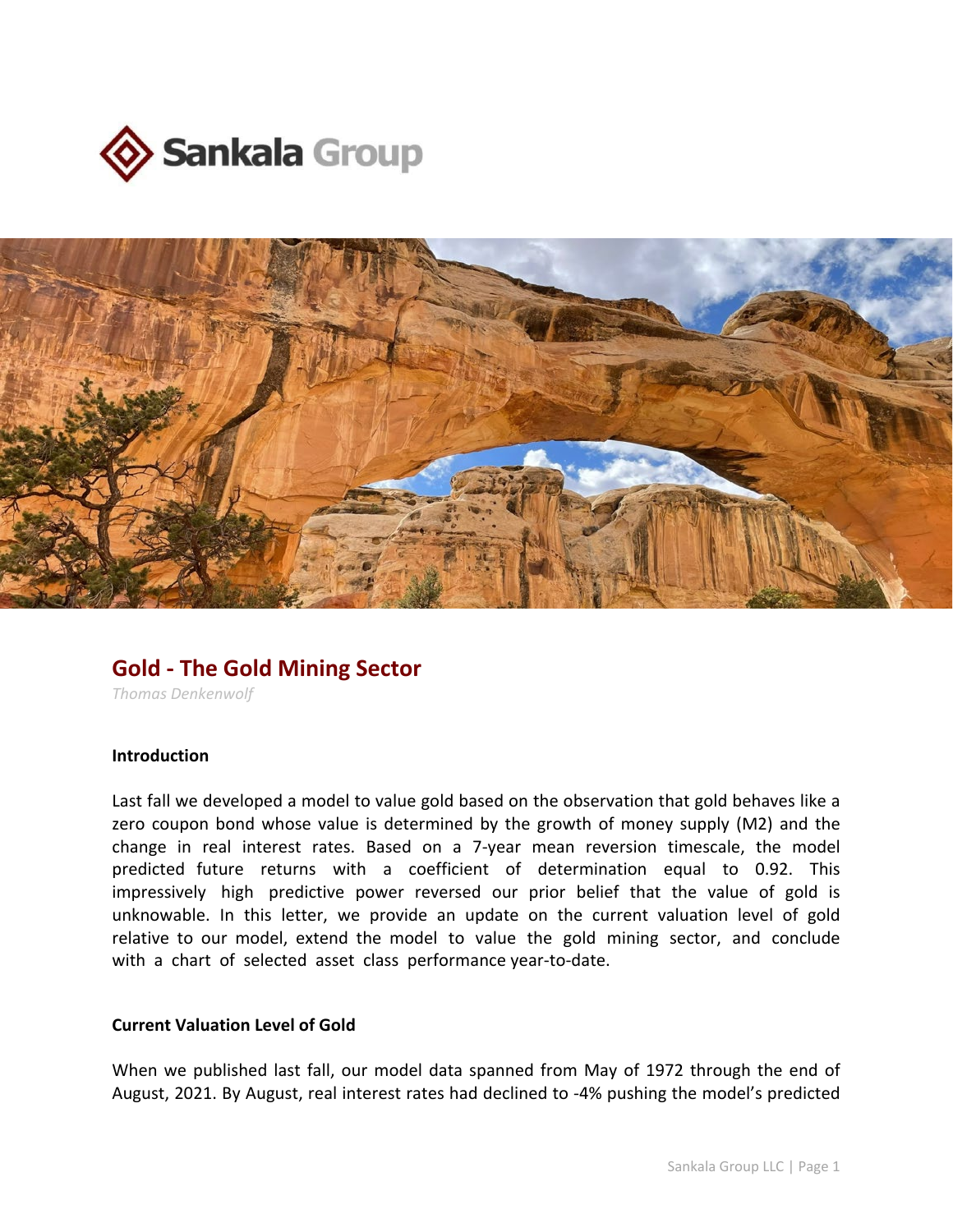value of gold very high (when interest rates fall, bond prices go up; similarly, when real interest rates fall, the value predicted by the gold model goes up). Relative to our model, gold was 50% undervalued at the end of August. We have added the data for the next six months into our model, which now extends through the end of February, 2022. During this time, real interest rates fell to -6%, their lowest level in the 50-year data set. While the price of gold did go up during this 6-month period, it has not kept up with the value increase predicted by our model. As of the end of February, 2022, gold was 61% undervalued relative to our model - the most undervalued level seen in our data set. Historically, gold has appreciated at 19% annualized for the next 7 years when starting in the most undervalued decile, where it resides today. To refine our estimate of the future expected return, we turn to a simple version of Bayesian updating: start with a prior estimate (outside view), add the estimate based on our model (inside view), and then divide by 2 because we equally weight the probability of the prior and the new data. In this case, we select 7% as our prior, based on the fact that gold has appreciated at an annualized rate of 7% over the 50-year period of our data set so the simple outside view would be to assume it will perform the same in the future. This leaves us with:  $(7% + 19%) \div 2 = 13%$ . Even with this Bayesian update, we are still hesitant to expect such high returns, but we are nonetheless very bullish on gold, especially relative to stocks and bonds which currently have much lower expected returns.

## **Gold Mining Sector**

Because the profitability of gold mining companies is significantly influenced by the price of gold, we decided to test if our gold model would be predictive of returns in the gold mining sector. In Figure 1 we plotted the 7-year annualized return of the gold mining sector versus gold's valuation decile relative to our gold model.



**Figure 1 | 7-Year Gold Miner Annualized Return vs Gold Valuation Decile**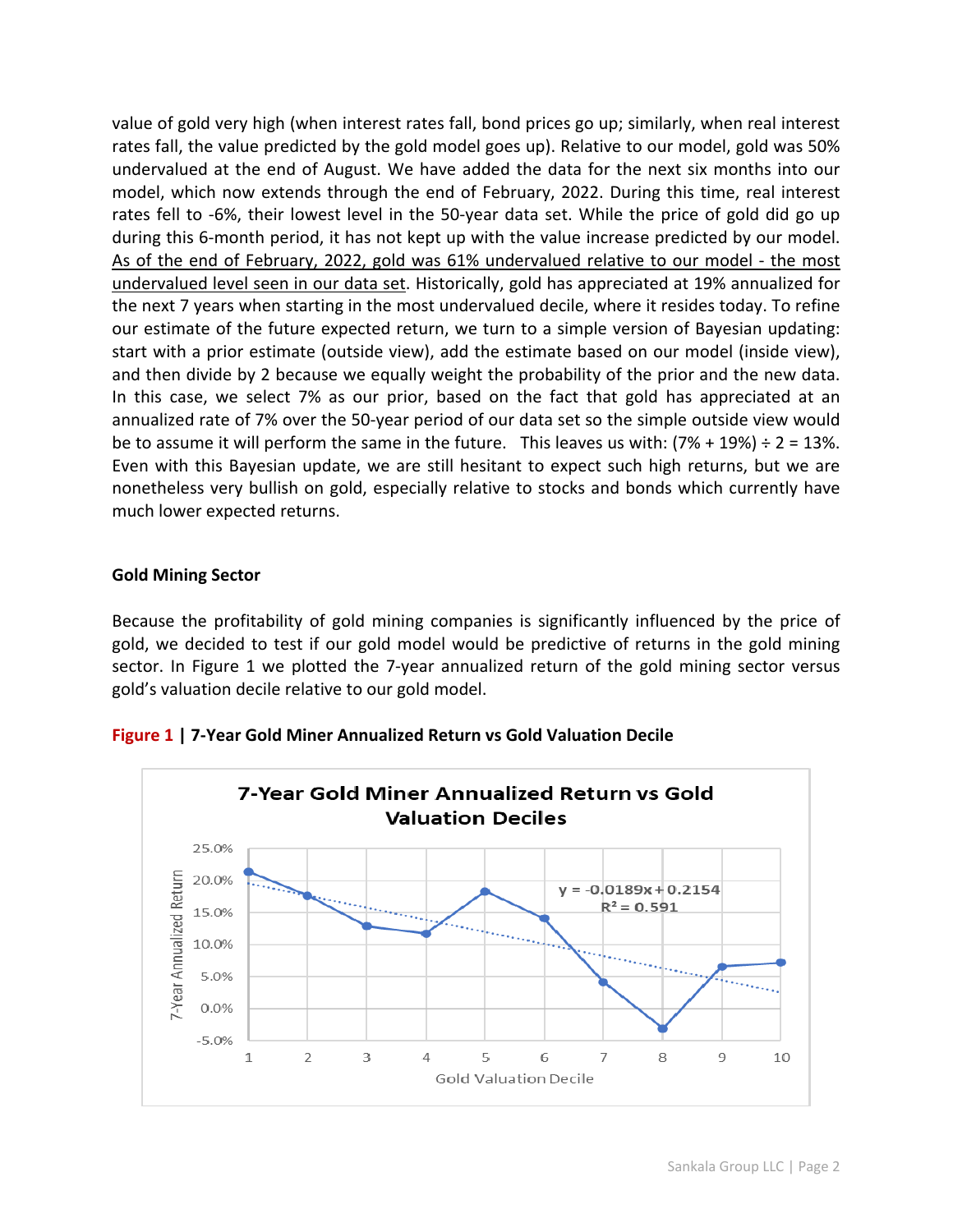While the  $R^2$  of 0.59 was not as high as it was for physical gold (0.92), it is still relatively predictive given that multiple factors other than the price of gold (such as the cost of equipment and labor) affect the price of gold mining companies. During the last 50 years, when gold has been in the most undervalued decile relative to our gold model, the 7-year annualized return for the gold mining sector has been 21%. Using the same Bayesian updating outlined above (selecting 7% as our prior because the gold mining sector has grown at 7% annualized during our 50-year data set) we calculate:  $(7% + 21%) \div 2 = 14%$ . Again, we are reluctant to predict such stellar returns, but we are certainly bullish given the highly constructive set of conditions.

To see if the gold mining sector is a reliable hedge against a general stock market decline, we analyzed the performance of gold miners during the 10 times in the last 50 years when the S&P 500 dropped more than 10% on a monthly basis (Table 1).

| Date of<br>Top | Date of Bottom | <b>Drawdown</b><br>(Months) | S&P<br>500 | Gold    | Gold<br><b>Mining</b> | Long<br><b>Treasury</b> | Annualized<br><b>CPI</b> |
|----------------|----------------|-----------------------------|------------|---------|-----------------------|-------------------------|--------------------------|
| 1/1/1973       | 9/30/1974      | 21                          | $-42.6%$   | 128.0%  | 101.5%                | $-4.0%$                 | 10.5%                    |
| 1/1/1977       | 2/28/1978      | 14                          | $-14.1%$   | 35.3%   | 44.4%                 | $-1.0\%$                | 6.9%                     |
| 12/1/1980      | 7/31/1982      | 20                          | $-16.9%$   | -44.9%  | $-39.9%$              | 12.6%                   | 8.2%                     |
| 9/1/1987       | 11/30/1987     | 3                           | $-29.5%$   | 8.3%    | $-15.7%$              | 2.5%                    | 3.5%                     |
| 6/1/1990       | 10/31/1990     | 5                           | $-14.7%$   | 4.3%    | $-14.0%$              | 1.6%                    | 8.0%                     |
| 7/1/1998       | 8/31/1998      | $\overline{2}$              | $-15.4%$   | $-7.6%$ | $-24.9%$              | 6.5%                    | 1.5%                     |
| 9/1/2000       | 9/30/2002      | 25                          | $-44.7%$   | 17.3%   | 88.8%                 | 31.4%                   | 2.3%                     |
| 11/1/2007      | 2/28/2009      | 16                          | $-50.9%$   | 20.5%   | $-22.9%$              | 20.7%                   | 1.2%                     |
| 10/1/2018      | 12/31/2018     | 3                           | $-13.5%$   | 8.3%    | 8.0%                  | 5.5%                    | $-1.9%$                  |
| 1/1/2020       | 3/31/2020      | 3                           | $-19.6%$   | 5.4%    | $-22.2%$              | 38.2%                   | 1.8%                     |

**Table 1 | Gold, Gold Mining, and Long Dated Treasuries during S&P 500 drawdowns > 10%**

| Average             | 11.2 | $-26.2%$  | 17.5% | 10.3% | 11.4% | 4.2% |
|---------------------|------|-----------|-------|-------|-------|------|
| Average: CPI < 4.2% | 8.7  | $-29.0\%$ | 8.7%  | 1.9%  | 17.5% | 1.4% |
| Average: CPI > 4.2% | 12.0 | $-17.7%$  | 24.5% | 18.4% | 1.8%  | 6.7% |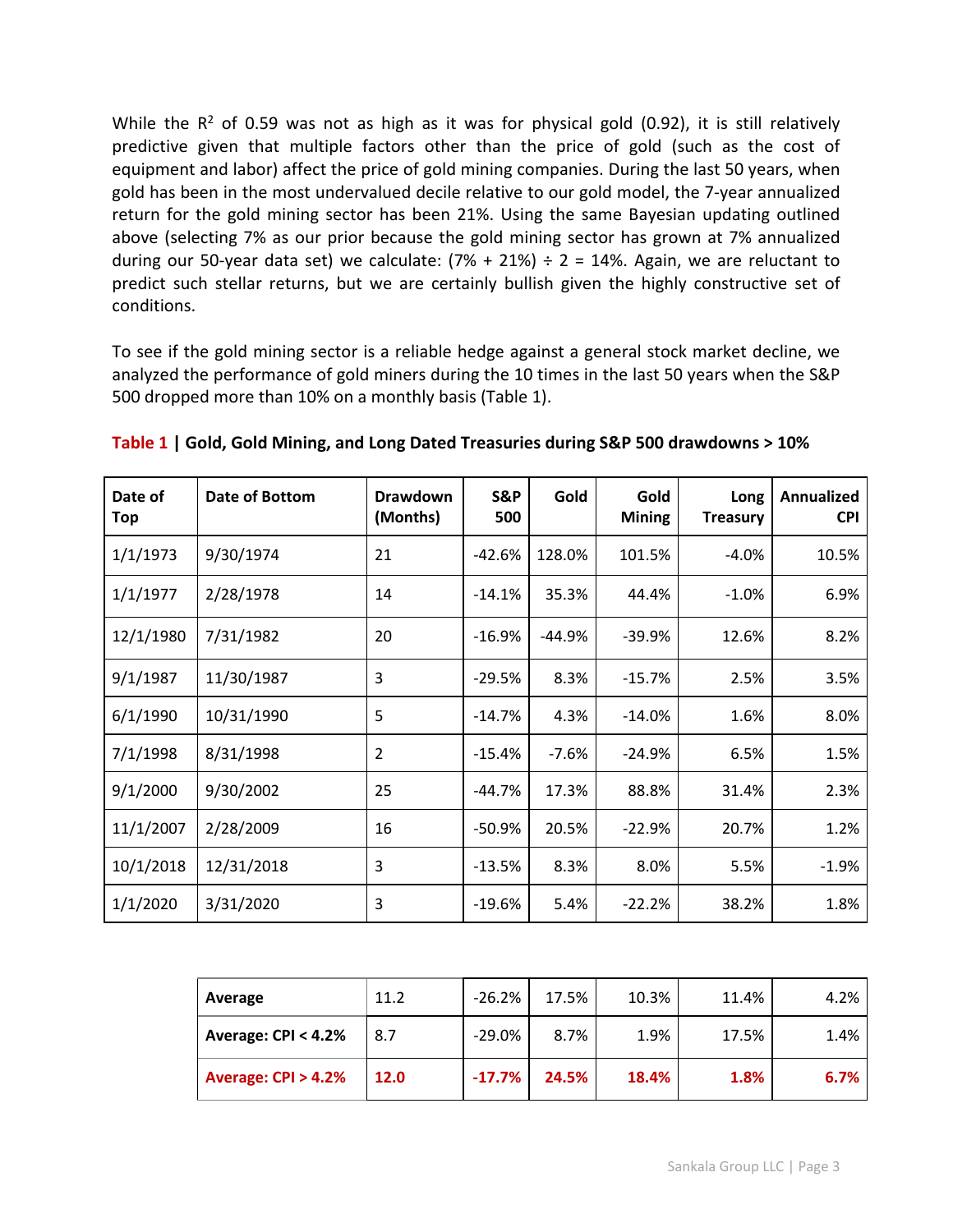On average, gold miners do protect against stock market declines, especially during periods of high inflation. That said, their batting average is considerably worse than physical gold and long Treasuries. Gold miners had a positive return during 40% of the stock market drawdowns and only held up better than the market 70% of the time. Physical gold and long Treasuries were much more reliable, delivering a positive return in 80% of the stock market drops, and gold outperformed the market on a relative basis 90% of the time while long Treasuries outperformed the market during 100% of the 10%+ market sell offs. When it comes to dependable hedges against market declines, physical gold and long Treasuries are the most reliable. Gold miners currently have a high return potential, so they certainly deserve a place in a diversified portfolio, but they should be viewed as a risk asset intended to drive returns, rather than a hedge asset to protect against a market decline.

### **Asset Class Year-To-Date Performance**

Last fall we were concerned that stocks were overvalued and that the interest rates on bonds did not offer promising returns. At the same time, our analysis gave us confidence that the return prospects for gold were good, if not great. While performance over any 4-month period is of low statistical significance, it has nonetheless been encouraging to see that gold (GLD) and gold miners (GDX) have performed well while the S&P 500 (SPY) and long Treasuries (TLT) have struggled (Figure 2.)

## **Figure 2 | Gold (GLD), Gold Miners (GDX), S&P 500 (SPY), and Long Dated Treasuries (TLT) Year-To-Date Performance:**